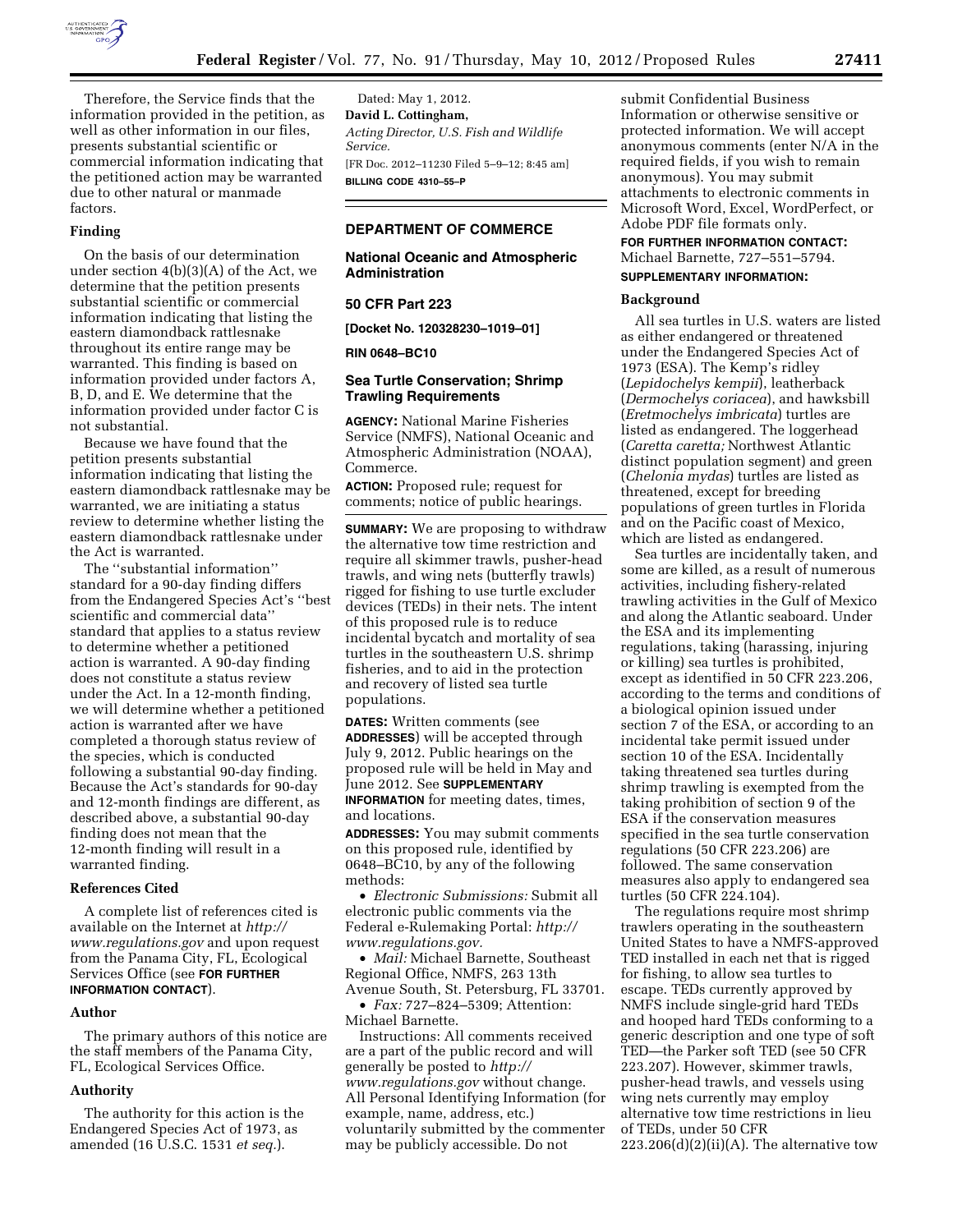time restrictions currently limit tow times to 55 minutes from April 1 through October 31, and 75 minutes from November 1 through March 31.

TEDs incorporate an escape opening, usually covered by a webbing flap, which allows sea turtles to escape from trawl nets. To be approved by NMFS, a TED design must be shown to be 97 percent effective in excluding sea turtles during testing based upon specific testing protocols (50 CFR 223.207(e)(1)). Most approved hard TEDs are described in the regulations (50 CFR 223.207(a)) according to generic criteria based upon certain parameters of TED design, configuration, and installation, including height and width dimensions of the TED opening through which the turtles escape.

Over the past two years we have documented elevated sea turtle strandings in the northern Gulf of Mexico, particularly throughout the Mississippi Sound area. In the first three weeks of June 2010, over 120 sea turtle strandings were reported from Mississippi and Alabama waters, none of which exhibited any signs of external oiling to indicate effects associated with the Deepwater Horizon (DWH) oil spill event. A total of 644 sea turtle strandings were reported in 2010 from Louisiana, Mississippi, and Alabama waters, 561 (87 percent) of which were Kemp's ridley sea turtles. During March through May of 2011, 267 sea turtle strandings were reported from Mississippi and Alabama waters alone. A total of 525 sea turtle strandings were reported in 2011 from Louisiana, Mississippi, and Alabama waters, with the majority (455) occurring from March through July, 390 (86 percent) of which were Kemp's ridley sea turtles. These stranding numbers are significantly greater than reported in past years; Louisiana, Mississippi, and Alabama reported 42 and 73 total sea turtle strandings for 2008 and 2009, respectively. Strandings typically represent only a small fraction of actual mortality; therefore, these stranding events represent significant amounts of sea turtle mortality. However, it should be noted that stranding coverage has increased considerably due to the DWH oil spill event, which has increased the likelihood of observing stranded animals.

Necropsy results indicate a significant number of stranded turtles from both the 2010 and 2011 events likely perished due to forced submergence (drowning), which is commonly associated with fishery interactions. Additionally, information from NMFS and Mississippi Department of Marine Resources (MDMR) enforcement,

stemming from the monitoring of Mississippi Sound skimmer trawl vessels in 2010, indicate the vessels in the skimmer trawl fleet exceed alternative tow time requirements.

Because of the elevated strandings in 2010 and 2011, as well as issues identified within the shrimp fisheries that indicated an evaluation of alternative tow time restrictions within the skimmer trawl sector was warranted, NMFS began developing a draft environmental impact statement (DEIS); a notice of availability is expected to publish in the **Federal Register** on May 18, 2012. The analysis included in the DEIS demonstrates that withdrawing the alternative tow time restriction and requiring all skimmer trawls, pusherhead trawls, and wing nets rigged for fishing to use TEDs in their nets would reduce incidental bycatch and mortality of sea turtles in the southeastern U.S. shrimp fisheries and, therefore, may be a necessary and advisable action to conserve threatened sea turtle species.

While the recent stranding events acted as a catalyst for examining sea turtle bycatch issues within the shrimp fisheries and, ultimately, this proposed rule, NMFS has previously considered a TED requirement for skimmer trawls, pusher-head trawls, and wing nets (butterfly trawls). For example, on May 8, 2009, NMFS published a notice of intent (NOI) to prepare an environmental impact statement and conduct public scoping meetings, and made available a scoping document presenting various approaches to regulating trawl fisheries in the Atlantic Ocean (74 FR 21627). The scoping document suggested using a phased approach to implement regulations to reduce sea turtle captures by requiring capture mitigation strategies (i.e., TEDs) as technology becomes available. ''Phase I'' would have further regulated the summer flounder and Atlantic sea scallop fisheries, as well as introduce regulations for the whelk, croaker/ weakfish, and calico scallop trawl fisheries. Regulation of fisheries in ''Phase II,'' which included sheepshead, black drum, king whiting, porgy, southeastern U.S. shrimp (skimmer trawl and trynets), Spanish sardine, scad, ladyfish, squid, mackerel, butterfish, and Northeast multispecies (large- and small-mesh) trawl fisheries, would be evaluated for subsequent rulemaking. Finally, ''Phase III'' regulations would have been developed for the skate, horseshoe crab, monkfish, bluefish, spiny dogfish, and herring trawl fisheries, and any other trawl fisheries not previously identified or considered. The NOI and scoping document acknowledged, however, that

the implementation sequence could shift we obtain testing results and new information about additional trawl fisheries.

Additionally, in June 2010, NMFS prepared but never published an emergency rule in accordance with Section 4(b)(7) of the ESA (16 U.S.C. 1533(b)(7)) to require TEDs for all skimmer trawls, pusher-head trawls, and wing nets (butterfly trawls) rigged for fishing in Mississippi and Alabama state waters. Before the emergency rule could be implemented, however, oil from the DWH oil spill event reached nearshore areas of the Northern Gulf of Mexico, and the states closed their waters to all fishing.

# **Skimmer Trawls, Pusher-Head Trawls, and Wing Nets**

Developed in the early 1980s, the skimmer trawl was intended for use in some areas primarily to catch white shrimp, which have the ability to jump over the headrope of standard trawls while being towed in shallow water. The skimmer net frame allows the net to be elevated above the water while the net is fishing, thus preventing shrimp from escaping over the top. Owing to increased shrimp catch rates, less debris and/or fish and other bycatch, and lower fuel consumption than otter trawlers, the use of skimmer nets quickly spread throughout Louisiana, Mississippi, and Alabama. The basic components of a skimmer trawl include a frame, the net, heavy weights, skids or ''shoes,'' and tickler chains. The net frame is usually constructed of steel or aluminum pipe or tubing and is either L-shaped (with an additional stiff leg) or a trapezoid design. When net frames are deployed, they are aligned perpendicularly to the vessel and cocked or tilted forward and slightly upward. This position allows the net to fish better and reduces the chance of the leading edge of the skid digging into the bottom and subsequently damaging the gear. The frames are maintained in this position by two or more stays or cables to the bow. The outer leg of the frame is held in position with a ''stiff leg'' to the horizontal pipe and determines the maximum depth at which each net is capable of working. The skid, or ''shoe,'' is attached to the bottom of the outer leg, which allows the frame to ride along the bottom, rising and falling with the bottom contour. The bottom of the gear includes tickler chains and lead lines. The skimmer trawl is the most popular trawl type after the otter trawl, and is widely utilized in Louisiana waters.

Vietnamese fishermen who moved into Louisiana in the early 1980s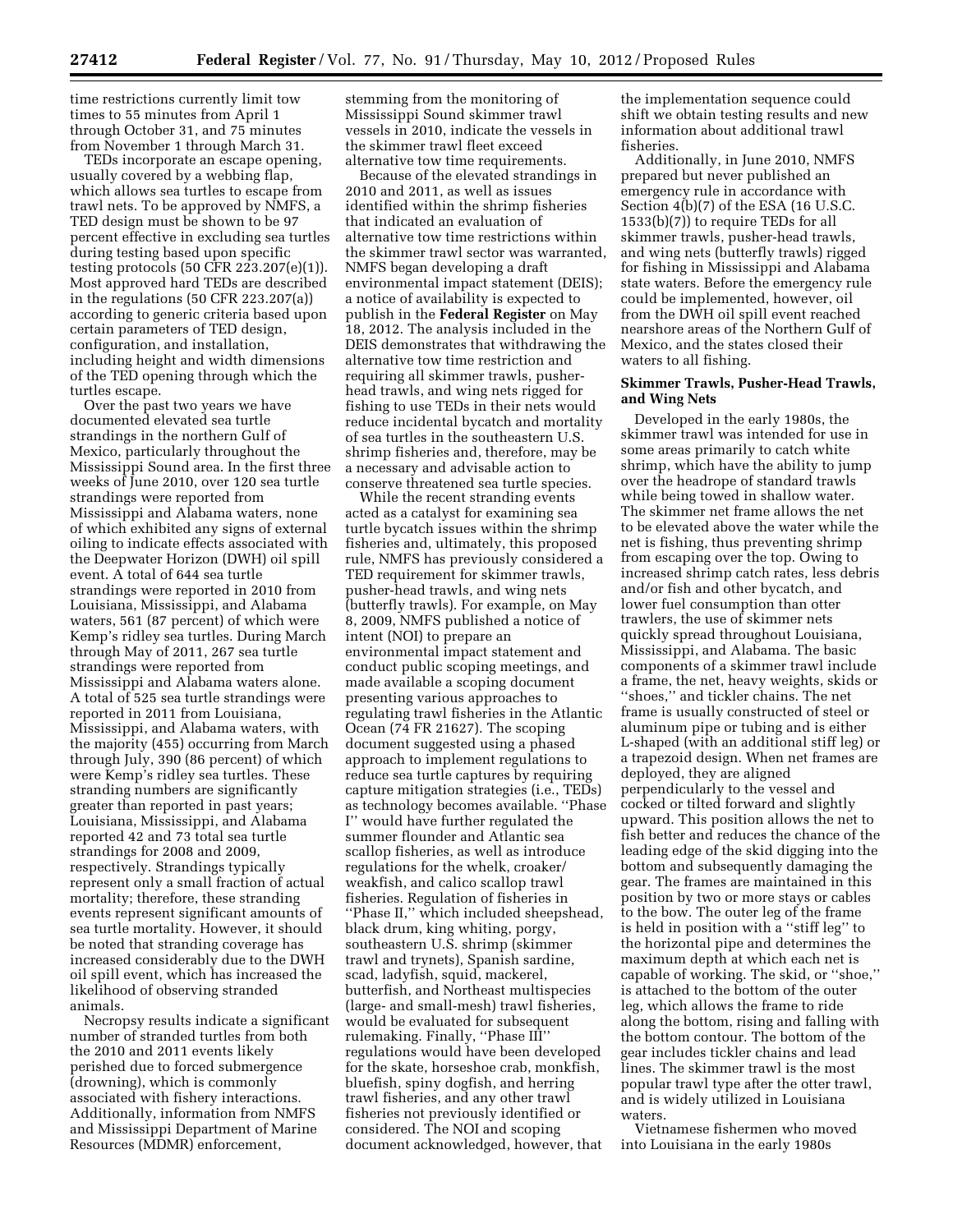introduced the pusher-head trawl, also known as the ''xipe'' or chopstick net. The pusher-head trawl net is attached to a rigid or flexible frame similar to the wing net; however, the frame mounted on the bow of the boat is attached to a pair of skids and fished by pushing the net along the bottom.

Wing nets (butterfly trawls or ''paupiers'') were introduced in the 1950s and used on stationary platforms and on shrimp boats either under power or while anchored. A wing net consists of square metal frame which forms the mouth of the net. Webbing is attached to the frame and tapers back to a cod end. The net can be fished from a stationary platform or a pair of nets can be attached to either side of a vessel. The vessel is then anchored in tidal current or the nets are ''pushed'' through the water by the vessel. The contents of the wing net, as well as the contents of skimmer and pusher-head trawls, can be picked up and dumped without raising the entire net out of the water, which is necessary with an otter trawl. While wing nets, as well as pusher-head trawls, are allowable gear types in the Northern Gulf of Mexico, they are not as common as skimmer trawls. For example, while the MDMR does not differentiate gear type within their shrimp fishery, a 2008 survey of trip tickets indicated there were approximately 247 otter trawl, 56 skimmer trawl, 4 butterfly net, and 2 pusher-head trawls active in Mississippi.

### **Sea Turtle Bycatch in Skimmer Trawls, Pusher-Head Trawls, and Wing Nets**

While there is available information documenting sea turtle captures in the skimmer trawl fisheries (e.g., Price and Gearheart 2011), skimmer trawls, pusher-head trawls, and wing nets were initially allowed to use alternative tow time restrictions in lieu of TEDs under the assumption that the trawl bags were typically retrieved at intervals that would not be fatal to most sea turtles that were captured in the net. The December 2, 2002 biological opinion (NMFS 2002) noted that the tow-time authorization instead of TEDs was for fisheries that, ''out of physical, practical, or economic necessity, require fishermen to limit their tow times naturally.'' But information from MDMR indicates that some participants in their skimmer trawl fishery are not aware of the tow time restrictions, and violations of the tow time restrictions have occurred and still occur within the fishery.

Moreover, tow times restrictions are difficult to enforce. Documenting a tow time violation requires enforcement

personnel to be in close proximity of a skimmer trawl to monitor gear deployment and recovery, and to record the time when the codend enters the water until it is removed. Also, enforcement personnel need to remain undetected for at least 55 minutes practically impossible at sea—or else their presence may bias a vessel captain's operational procedure. There are also concerns repeated captures may result in turtle mortality in times and areas where sea turtle abundance and skimmer trawl fishing effort is high (Sasso and Epperly 2006).

In the DEIS, we calculated sea turtle catch per unit effort rates based on observed effort in the skimmer trawl fisheries and relative abundances of sea turtle species. These rates were multiplied by overall effort (i.e., 585,576 effort hours in the Northern Gulf of Mexico skimmer trawl fisheries and 6,576 effort hours in the North Carolina skimmer trawl fishery) to determine total sea turtle take in the skimmer trawl fisheries. The analysis resulted in a total anticipated take of 28,127 captured sea turtles in the combined skimmer trawl, pusher-head trawl, and wing net fisheries.

If skimmer trawl vessels regularly exceed the tow time restrictions and kill incidentally captured sea turtles, requiring TEDs instead of tow times may significantly reduce sea turtle mortality by allowing them to escape the net and avoid drowning. In order to extrapolate the sea turtle capture estimates to obtain an associated mortality estimate for the skimmer trawl fisheries operating with installed TEDs, the DEIS analysis considered both the benefits of exclusion through properly installed TEDs and the effect of TED violations on sea turtle capture rates and total mortalities. This analysis was accomplished by calculating overall compliance and non-compliance rates in the Gulf of Mexico and the Atlantic otter trawl shrimp fisheries (to serve as a proxy for the skimmer trawl fisheries, assuming TED compliance would be similar between the two gear types) based on vessel boarding data from TED inspections. Using this data, we estimate that withdrawing the alternative tow time restriction in the preferred alternative would prevent 5,515 sea turtle mortalities in the combined skimmer trawl fisheries. Therefore, we preliminarily determined that the measures proposed here are a necessary and advisable to conserve threatened sea turtle species. We have further preliminarily determined that the measures proposed here are necessary and appropriate to enforce the requirements of the ESA.

We anticipate to make this proposed TED requirement effective by the start of the 2013 shrimping season, not later than March 15, 2013.

### **Classification**

This proposed rule has been determined to be not significant for purposes of Executive Order 12866.

NMFS prepared an Initial Regulatory Flexibility Analysis (IRFA), as required by Section 603 of the Regulatory Flexibility Act, for this proposed rule. The IRFA describes the economic impact this proposed rule, if implemented, would have on small entities. A description of the proposed rule, why it is being considered, the objectives of, and legal basis for this proposed rule are contained at the beginning of this section in the preamble and in the **SUMMARY** section of the preamble. A copy of the full analysis is available from NMFS (see **ADDRESSES**). A summary of the IRFA follows.

No duplicative, overlapping, or conflicting Federal rules have been identified.

We expect this proposed rule will directly affect fishermen who use skimmer trawls, pusher-head trawls, and wing nets (butterfly trawls). This gear is only used in Louisiana, Mississippi, Alabama, Florida, and North Carolina. Florida already requires vessels employing this gear to use TEDs. Among the remaining states, approximately 2,435 active vessels have been identified that use this gear (2,248 in Louisiana, 62 in Mississippi, 60 in Alabama, and 65 in North Carolina). We expect this rule, if implemented, will affect all of these vessels.

The Small Business Administration has established size criteria for all major industry sectors in the U.S. including fish harvesters. A business involved in fish harvesting is classified as a small business if it is independently owned and operated, is not dominant in its field of operation (including its affiliates), and has combined annual receipts not in excess of \$4 million (North American Industry Classification System code 114112, shellfish fishing) for all its affiliated operations worldwide.

We estimate the average annual revenue (2008 dollars) for vessels harvesting shrimp using skimmer trawls, pusher-head trawls, or wing nets (butterfly trawls) as approximately \$22,500 for Louisiana vessels, \$21,400 for Alabama vessels, and \$2,700 for North Carolina vessels. However, fishermen, including shrimpers, commonly participate in multiple fisheries, and these results may not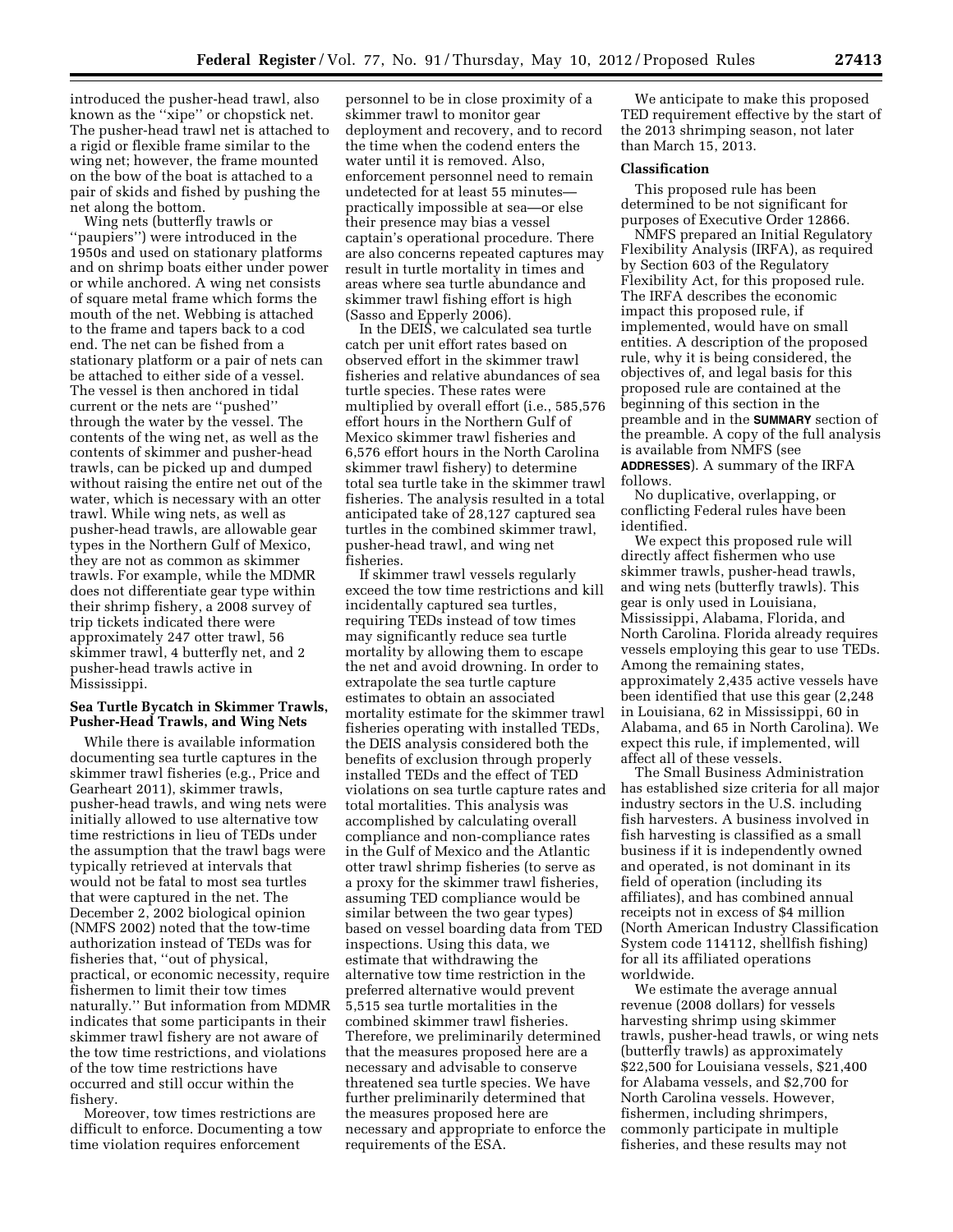include revenue from non-shrimp species. Comparable information for Mississippi vessels is not available because no shrimp landings from Mississippi vessels using this gear were recorded in the comparable time period (2006–2010). Although some Mississippi vessels are expected to be actively using this gear, we do not know whether these vessels are landing their shrimp harvests in other states, selling directly to the public and not through dealers, or engaging in some other practice that has resulted in the absence of recorded landings. Based on the average revenue estimates, all commercial fishing vessels expected to be directly affected by this proposed rule, if implemented, are for the purpose of this analysis considered to be small entities.

If the affected entities are required to pay for their TEDs, we expect this proposed rule will result in an estimated average first-year cost of \$2,120 for fishermen in Louisiana, \$1,000 for fishermen in Mississippi, \$2,061 for fishermen in Alabama, and \$1,133 for fishermen in North Carolina. These results are based on an estimated cost of \$350 per TED, the use of two TEDs per vessel, an annual maintenance cost of \$300 per vessel, and an estimated 4.97 percent reduction in shrimp harvest. Based on the average annual revenue estimates provided above, these first-year costs equal approximately 9.4 percent of average annual shrimp revenue for affected entities in Louisiana, 9.6 percent in Alabama, and 42.4 percent in North Carolina. The total average effect per entity would be reduced if these fishermen also operate in other fisheries, which we expect is the case for most entities. Total revenues from all species for the affected fishermen are not known. However, the estimated average annual net revenue across all Gulf states, including revenue from all species, for operations in the inshore shrimp sector, which includes the entities described here, is negative, indicating the average vessel is operating at a loss. As a result, any increased costs or reduced revenues are expected to compound these losses. Similar information is not available for North Carolina fishermen, but this analysis assumes the average net revenue for North Carolina fishermen is comparable to that of inshore shrimp fishermen in the Gulf of Mexico.

As previously discussed, a comparable analysis for entities in Mississippi cannot be completed because we lack appropriate revenue information. As a result, the estimated effect for entities in Mississippi simply

reflects the cost of the TEDs. The cost associated with TED purchase, however, may be overstated, particularly for Mississippi vessels. The National Fish and Wildlife Foundation (NFWF) allocated funds received from oil recovery income as a result of the DWH oil spill event for Gulf of Mexico restoration efforts. In 2010, funding was made available to purchase and distribute TEDs for skimmer trawl vessels and, to date, an estimated 360 TEDs have been distributed to 180 Mississippi shrimp vessels. Therefore, we believe the majority of skimmer trawl vessels operating in Mississippi already possess TEDs.

Because a TED is a durable device, the cost of a new TED is not an annual expense. The estimated replacement cycle for a TED is at least three years, barring net damage and TED loss. In a year in which a new TED is not purchased, the effect of this rule would be limited to TED maintenance costs and reduced shrimp harvest associated with TED use. These costs then would be approximately \$1,420 for Louisiana vessels, \$1,361 for Alabama vessels, and \$433 for North Carolina vessels. It may also be possible to reduce shrimp losses over time through changes in fishing practices or increased experience with TED use.

The cost of initial TED purchases would be reduced if special funding is available, similar to the NFWF funding in 2010 or a comparable project. This analysis does not assume that TEDs will be provided. If TEDs are provided, the initial and recurring expected effects of this proposed rule would be reduced to the costs of TED maintenance, replacement TEDs, and shrimp loss.

This proposed rule would not establish any new reporting, recordkeeping, or other compliance requirements beyond the requirement to use a TED when using skimmer trawls, pusher-head trawls, and wing nets (butterfly trawls). TEDs are installed by the net dealer, so no special skills would be expected to be required of fishermen for TED installation. Some learning may be required for the maintenance and routine use of the TED. Use of TEDs, however, is common in the general shrimp fisheries and the skills required in their use are consistent with the skill set and capabilities of commercial shrimp fishermen in general. As a result, special professional skills would not be expected to be necessary.

We considered eight alternatives, including the proposed rule and the noaction alternative, to reduce incidental bycatch and mortality of sea turtles in the southeastern U.S. shrimp fisheries.

The no-action alternative would not have changed any current management measures and was not selected because it would not to result in any reduction in the incidental bycatch and mortality of sea turtles.

Two other management alternatives also considered TED use instead of the current tow time authorization for varying portions of the skimmer trawl fleets. The remaining four alternatives considered different time/area closures for the shrimp fisheries.

The two alternatives that considered alternative tow time restrictions would have, alternatively, required TED use in lieu of tow time restrictions based on vessel length, or limited TED use either to vessels 30 feet and longer, or to those 20 feet and longer. Both alternatives would have affected fewer vessels (1,471 and 2,211 vessels, respectively) and resulted in lower adverse economic effects (by 40 percent and 9 percent, respectively) than the proposed rule. However, we did not select these alternatives because they would not sufficiently reduce the incidental bycatch and mortality of sea turtles in general, and would also incentivize an effort shift to smaller vessels, thereby reducing the net benefits of TED use by larger vessels.

The four alternatives that considered closures varied by geographic coverage, either the Texas-Louisiana or Louisiana-Mississippi state borders through the Alabama-Florida state border; or by duration, either March 1 through May 31 or April 1 through May 15. The expected economic effects of these alternatives would result from reduced shrimp harvests, and range from aggregates losses of approximately \$50,000 to approximately \$14 million. While three of these alternatives would likely result in lower adverse economic effects for affected entities than the proposed action, none of these alternatives was selected because the low fishing effort during the time periods considered means that the total reduction in the incidental bycatch and mortality of sea turtles would be insufficient to afford these species the necessary protection.

The Endangered Species Act provides the statutory basis for the rule.

#### **Locations and Times of Public Hearings**

Public hearings will be held at the following locations:

1. Morehead City—Crystal Coast Civic Center, 3505 Arendell Street, Morehead City, NC 28557.

2. Larose—Larose Regional Park and Civic Center, 307 East 5th Street, Larose, LA 70373.